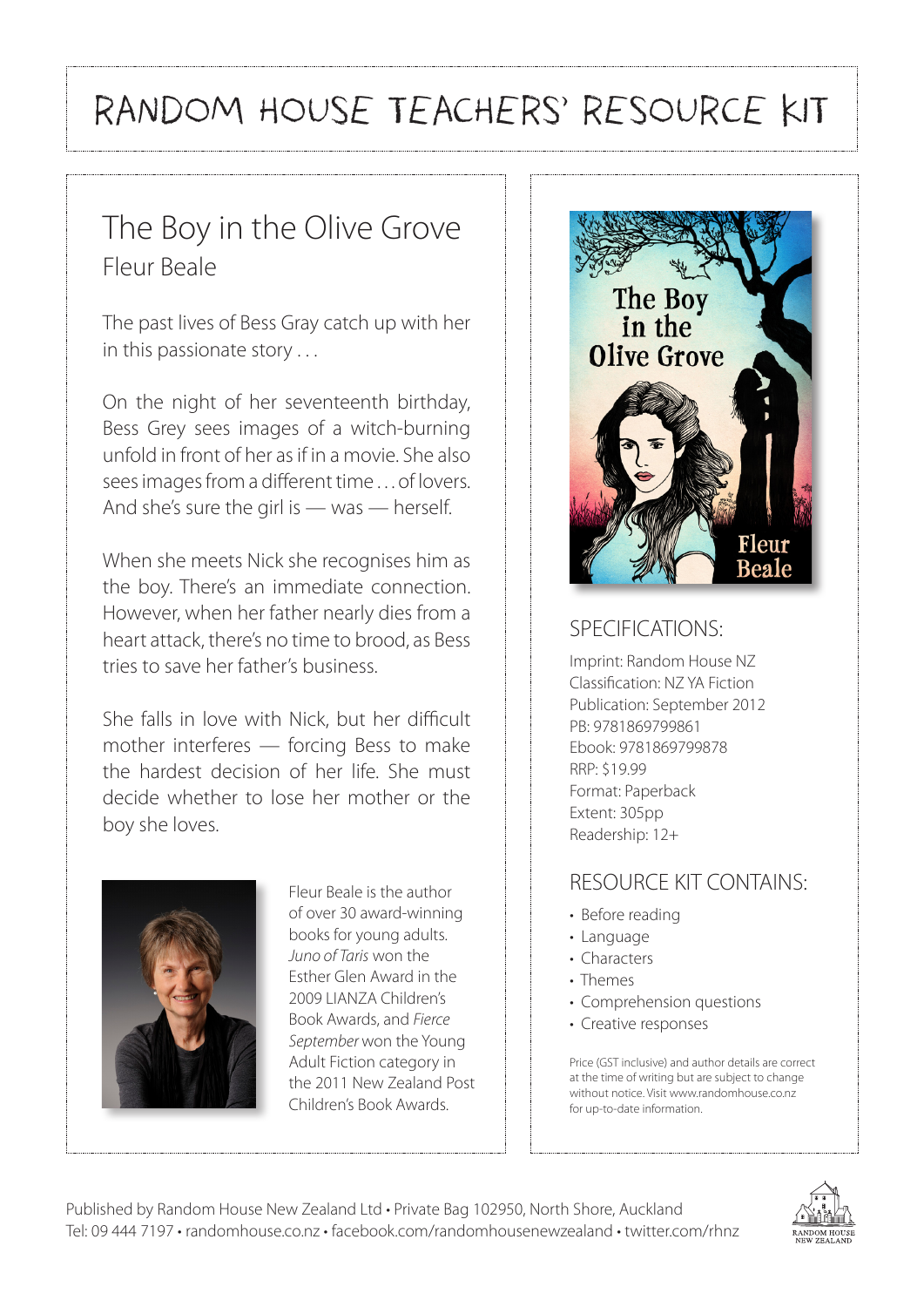# Before reading

- 1. What does the cover picture indicate about the book's content?
- 2. When and where might the story be set?

#### Language

- 1. What do you think the genre of this book is? List the aspects that are indicative of this genre.
- 2. The story is told in the first person. Why do you think the author chose to do this? Was it effective? Choose a passage in the book and rewrite it in third person narrative.
- 3. Figurative language is used to convey ideas that might otherwise be difficult to express. Two examples of figurative language are metaphors and similes. Examples of these are, *'*tears were rivers down my face' (p.13) and 'looking like a lump of old granite' (p.16). Find more examples of each type of figurative language from the book.
- 4. What is the origin of the phrases below? How has the author altered some of the original phrases? Find five more examples from the book.
	- The world was my oyster (p.7)
	- That was a different kettle of rotten fish (p.7)
	- He has a lot on his plate (p.14)
	- You'll look like lamb dressed as mutton (p.82)
	- I let him have it, both barrels (p.123)
	- He'll get on with Bernie like a house on fire (p.130)
	- Stranger pigs have flown the skies (p.133)

3. What does the title suggest to you?

- Let's not count our chickens (p.136)
- You're the best thing since sliced bread (p.157)
- Plenty more fish in the sea (p.172)
- She'd drop me like a hot brick (p.176)
- Take the foot out of the mouth (p.213)
- 5. A.k.a. (p.46) and a.s.a.p. (p.136) are examples of what figure of speech? Think of ten more examples.
- 6. The author uses animal, food and nature imagery in similes. For example, 'he'll be happy as a pig in clover' (p.103) and '... more like a sodding great tsunami of pain, loneliness and betrayal . . . ' (p.209). Find other examples from the book. Then think of ten other animals, types of food and forces of nature and create a simile for each.
- 7. The author uses a lot of imagery to do with ice and cold when describing Clarissa. For example, 'she ignored me with glacial splendour' (p.139). What force of nature would you choose for another character from the novel, for yourself or one of your own family members? List the reasons why you chose these.
- 8. 'Wisecracks' (p.14) is an example of a blend or portmanteau word. What does this mean? Who invented the figure of speech portmanteau? Find some more examples of blend words from the novel.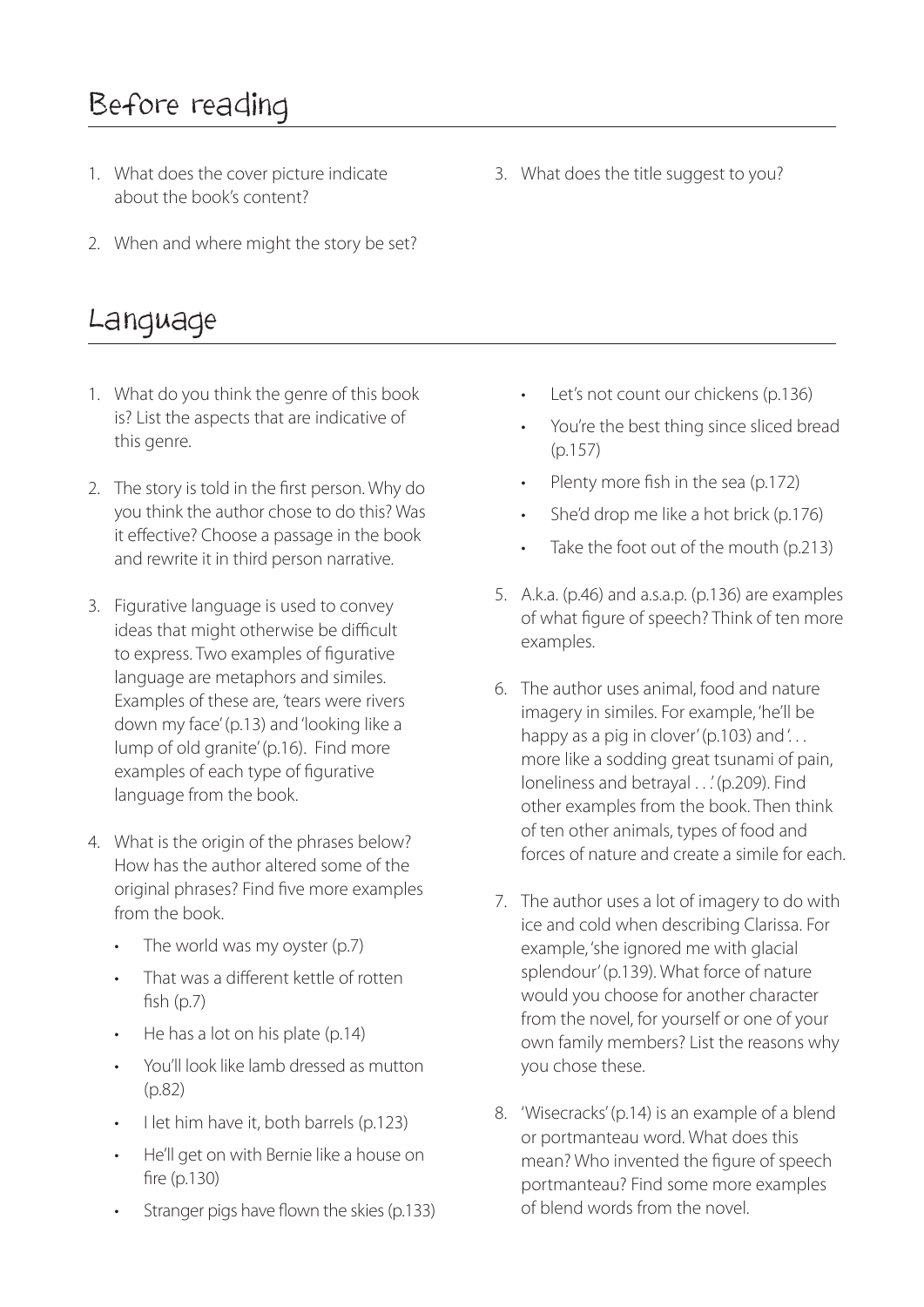- 9. What figure of speech are the following words examples of: 'squeak' (p.48) and 'humph' (p.156). Find three more examples from the book. Write a poem or descriptive paragraph which includes the words.
- 10. Describe in a paragraph how the tension builds and falls as the story progresses. Find a passage in the novel that is of high intensity, and another of low intensity. Copy both out and compare the language used (choice of words, length of sentences, the pace at which details are revealed). How is language used to create intensity?
- 11. Find definitions for the following words from the novel and write one sentence for each:
	- inveigle (p.16)
	- absconded (p.34)
	- benign (p.36)
	- duress (p.55)
	- enigma (p.69)
	- antipathy (p.73)
	- tacitly (p.85)
	- serendipity (p.116)
	- arcane (p.131)
	- lugubrious (p.161)
	- astringent (p.225)
	- minion (p.257)
	- wrath (p.277)

## Characters

- 1. Think of three adjectives to describe Bess, Clodagh, Hadleigh, Clarissa, Charlie, Iris, Nick, Clint and Beverly.
- 2. List what you think are the qualities of Bess' personality and find examples of when she displays each of these qualities.
- 3. Choose an important event from the novel and describe Bess' reaction to it.
- 4. What do you think Bess learns in this book? How do you think she has changed by the end of the book? How do you think her view of herself has changed?
- 5. How does the relationship between Bess and Iris or Bess and Clarissa develop though the book? What are the main events which contribute to the development?
- 6. How does Bess relate to the different male characters in the book? Does she differ in her approach when dealing with each character? For example, her relationships with Charlie, Hadleigh, Jason, Eddy, Clint, Solomon and Nick.
- 7. What are the different pressures on Bess throughout the novel? What factors lead to the decisions she makes and how does she cope with the situations she finds herself in?
- 8. What does the novel say about family and its importance during difficult times? List examples of episodes when family are either a help or a hindrance to Bess.
- 9. Do you think Bess is a realistic character? Why or why not?
- 10. Draw a picture of one of the characters based on their physical description. For example, Bess (p.13), Hadleigh (p.13), Nick (p.103), Solomon (p.138), Gwennie (p.140) or Su Lin (p.258).
- 11. Write a character summary of one of the following characters: Bess, Hadleigh, Clarissa, Charlie, Iris, Nick or Clint.
- 12. Which character did you particularly like or dislike? Why?
- 13. Which character did you most identify with? Why?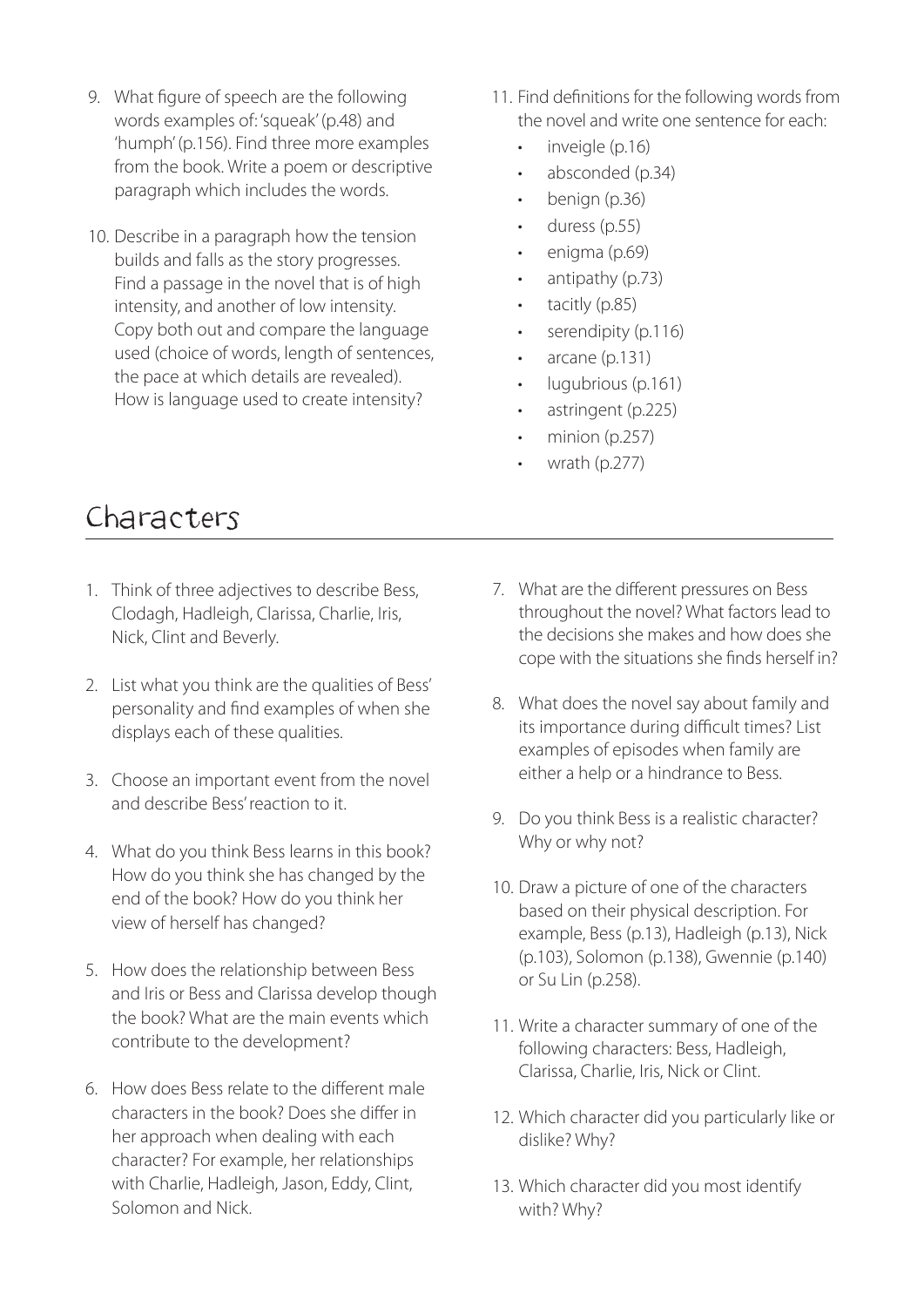## Themes

Discuss the following themes and find examples from the book which illustrate each.

- bullying and abuse
- bigotry
- family relationships
- loyalty and betrayal
- love and attraction
- human psychology
- transgression

## Comprehension questions

- 1. What is Miss Wilding's reaction to Bess asking to leave school? (p.13). What does it tell us about Bess and her history at St Anselm?
- 2. What does Hadleigh's explanation of Bess' images tell the reader about their family situation (p.21)?
- 3. Why do you think the author capitalises the words 'That Man' (pp. 30)? Is it effective? Why?
- 4. Why doesn't Bess need any persuading to run errands at the factory (p.42)? Do you feel sympathetic to Bess as a character at this stage in the book? Why/why not?
- 5. Why does Bess agree to go to the lawyer with her dad (p.54), and what are the immediate and far-reaching repercussions of this decision?
- 6. What effect does Iris' revelation about their shared past lives have on Bess — both emotionally and physically (pp. 62–65)?
- 7. How does Clarissa react to Bess' hug (p.66)? Do you think this reaction is justified? What more does this tell us about their relationship?
- 8. Why does Beverley advise Bess to send out someone older to be a company rep (p.82)? How does Bess react to her advice? Which other characters give advice on this topic?
- 9. What does Iris mean when she calls Bess 'a chip off the old block' (p.97)? Do you agree/disagree? Find examples from the book to support your opinion.
- 10. Why does Bess feel she should enlighten Iris about Charlie's deal with the bank (p.99)? Do you think she has good reason to or should? Why/why not?
- 11. How does Bess cope with the men's reaction to her brainstorming idea (pp. 112–113)? How do you think this affects her relationship with them and consequently the success of the business?
- 12. What does the author imply when she writes Bess was '... opting for the deep blue sea' (p.125)?
- 13. What are the reasons Ms Kendrick lists for Jason being the right person for the job (p.130)? Can you find any incidents from later in the book to support her reasoning?
- 14. What realisation makes Bess feel 'winded, and wounded' in her session with Gwennie (p.145)?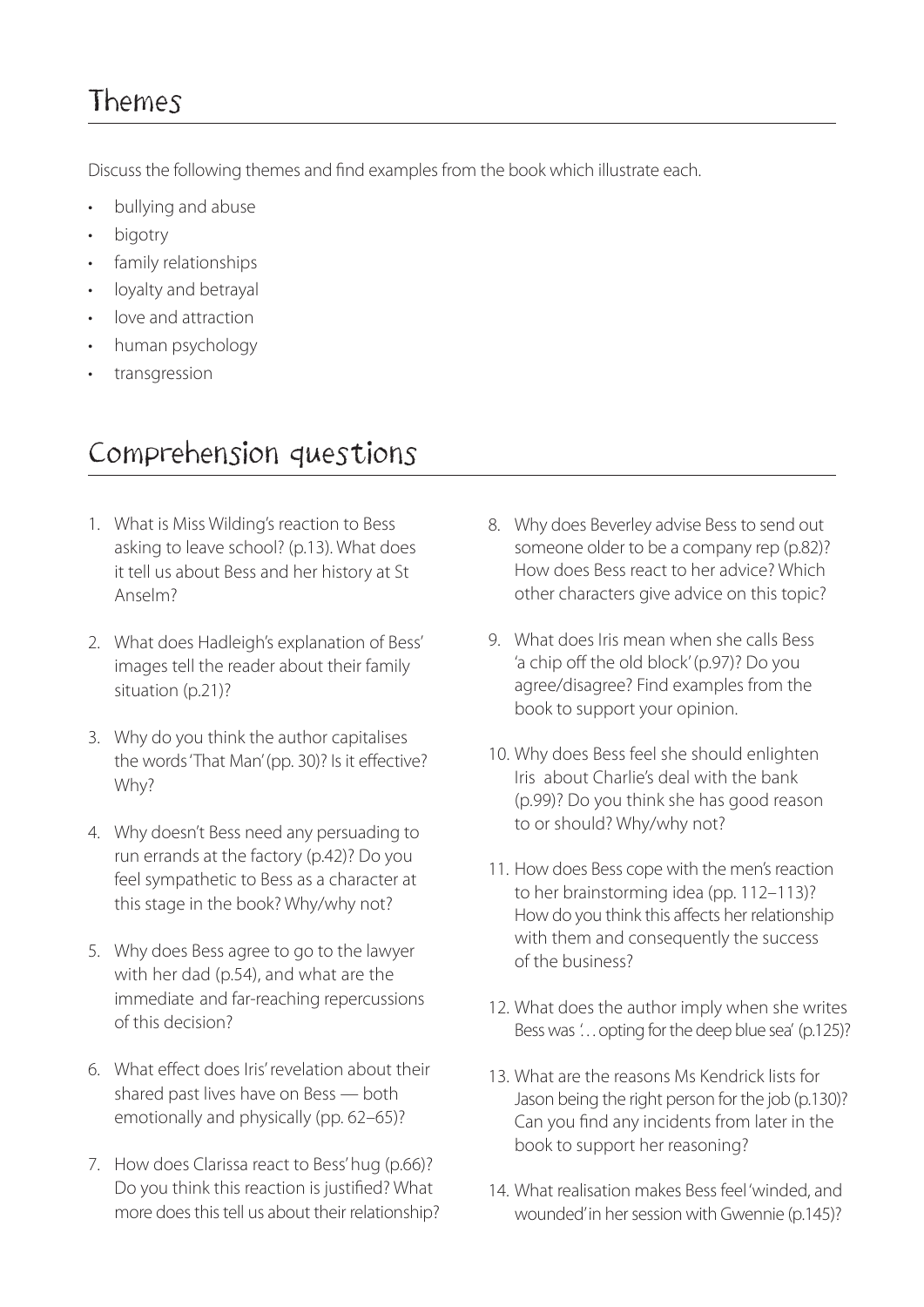- 15. What are the differences between Charlotte and Clodagh's reaction to Bess' visit to the psychologist (pp. 150–151)? Which reaction do you think you would most likely share? Why?
- 16. Iris refers to Charlie as a 'stubborn, pig-headed man' (p.156). Find any examples from the book that could support her opinion.
- 17. Bess feels that 'hostility was turning out to be the lesson of the year' (p.163). Do you think this is true? List examples of any hostility that Bess encounters in the book. Write a paragraph to describe how she deals with each episode.
- 18. Why does Bess envy Clodagh after she reads her latest email (p.176)?
- 19. Bess states that 'Jason stood taller than I'd ever seen him' (p.185). Why is this? How has Bess and Jason's relationship changed at this stage of the book?
- 20. Gwennie guesses that Clarissa has a 'narcissistic personality disorder' (p.196). What is this? At this point in the book do you agree/disagree with Gwennie's guess? Why/why not?
- 21. Bess feels her brother escaped and left her in 'Alcatraz' (p.209). What does this refer to? And what does it imply about her home life?
- 22. Bess notes that Nick has told her and not Lulu the story about conversing with the old man (p.219). Why is this significant? How does Bess feel about this?

## Creative responses

- 23. Which part of Hadleigh's email indicates that he has forgiven Bess (pp. 227–228)?
- 24. Sol refers to Bess as a 'glass half full kind of girl' (p.233). What do you think has made him come to this conclusion? Do you agree/ disagree? Give examples from throughout the book to support your opinion.
- 25. Being back at school eases Bess' distress (p.241). List the ways it does this.
- 26. Why does Bess christen her new tablet Irony (p.246)?
- 27. Why does Bess find the fact that Hadleigh has an Asian girlfriend amusing (p.257)? Do Hadleigh and Su Lin feel the same way?
- 28. What is Nick's reaction to the past life story about the olive grove boy (p.265)?
- 29. Bess asks Clodagh not to tell their other friends about Nick (p.270). What is her reasoning behind this request? Do you think at this stage in the book these precautions are necessary?
- 30. Nick asks Bess why she wants to stay with her mother (p.281). List the reasons she has to support her decision to do so. Do you think they are good reasons to stay?
- 31. What does Clarissa do to punish Bess for not cleaning the house (p.289)?
- 32. What does Nick mean when he tells Bess that Clarissa 'had me over a barrel' (p.302). What do you think his actions say about his character?

- 1. Bess almost died after skulling a bottle of vodka (p.9). Are there any campaigns currently being screened on television to warn against binge drinking? Do you think they're successful? Why/why not? Discuss as a class. Create your own anti-binge drinking marketing campaign.
- 2. Bess' father has Samoan heritage (p.13). Investigate your family history and heritage. Write up your findings.
- 3. Hadleigh thinks Bess has had '... a dream. Just your ordinary old nightmare'(p.22).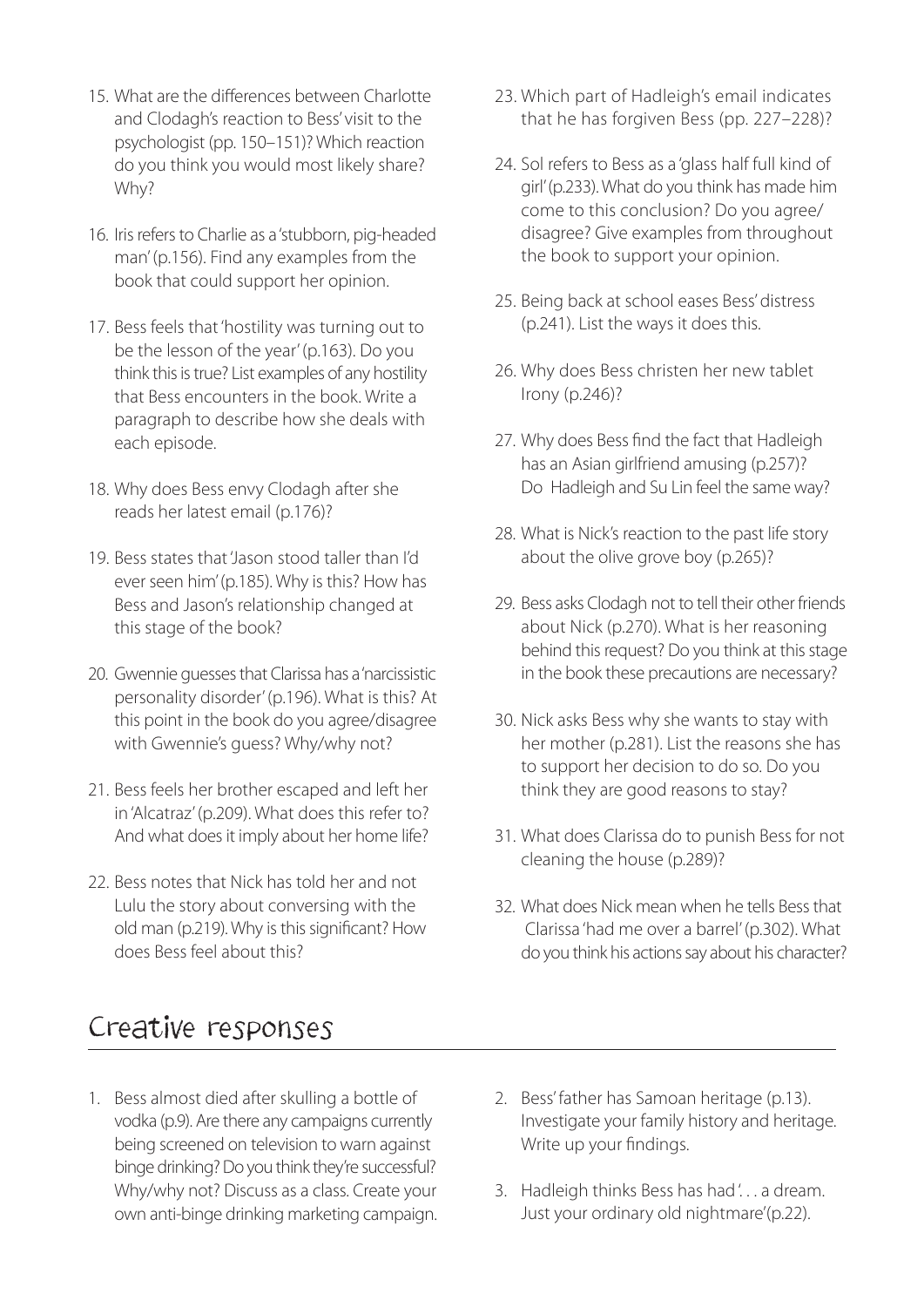Write a descriptive story about an unusual dream or event that's happened in your life.

- 4. Bess drives down the Bombay hills and stops in Ngaruawahia and Hamilton (pp. 28–29). Locate these and any other New Zealand places that are mentioned in the book on a map. Choose one of the places mentioned and research its name, economy, population size, industry, etc.
- 5. Bess describes feeling 'surreal' (p.59). What is the literary definition of 'surrealism'? Choose a sequence from the novel and rewrite it as a surreal episode.
- 6. Bess imagines which character she would cast Clint as if she were a movie director (p.48). Choose three of your classmates to write a description of. Then decide which character type you would cast them as if you were a movie director and why you made this choice.
- 7. Eddy shows Bess a newspaper cutting of an article about Bernie working in the factory (p.50). Imagine you are the local journalist and write an article based on the quotes mentioned in the cutting.
- 8. The nurse gives Bess some sugar for the shock (p.57). Design an instructional pamphlet on the symptoms of shock and how to treat them.
- 9. Iris encourages Bess to go to talk to Gwennie because she is a psychologist (p.74–78). What does this job entail? What job do you want to do? Where would you like to work? What qualifications will you need? What would the work entail? See if you can arrange to be an intern or shadow a worker at the company of your choice. Write a report of your experience and present it to your class.
- 10. Bess' memories involve burning a witch to death (p.76). In groups, research periods in history when people were sentenced to death by burning. Who was chosen for this punishment and why? Was it deserved? Present your findings to your class.
- 11. Beverley Meketawa has a moko (p.80). What is this? Find out the cultural significance of the moko. Research and design your own.
- 12. *Jane Eyre* is Bess' 'go-to book' (p.86). Write a book study on either this book or your own 'go-to book'.
- 13. After some research Bess notes that most past life experiences seem to have been from the French Resistance or the American Civil War (p.102). Choose an historical figure from one of these periods. Write an obituary for the figure you have chosen.
- 14. Bess feels that she is 'swinging between a whole collection of different personas' (p.118). Pick one of the personas she mentions — as well as a major event from the novel. Write a diary entry as how that persona reacted to the event you chose.
- 15. Bess says the factory was becoming her '… haven. A place of retreat.' (p.126). Write an extended description of a place you consider a haven and/or place of retreat.
- 16. Solomon views himself as a Byronic character (p.138). Do an author study on Byron. Then write a poem in a Byronic style and/or choose a poem by Byron. Recite to your class.
- 17. Bess might hire Jason as Bernie's apprentice (p.139). Choose a vocation of interest to you and find out what an apprenticeship in this vocation involves. Write a report of your findings for someone who may be interested in an apprenticeship.
- 18. The author includes a description of the exterior of Gwennie's house (p.140). Find another description of an exterior space from the book. Draw this space based on the description, then describe and draw an exterior space of your choice.
- 19. The husband in Bess' regression tries to forbid his wife from using herbs for healing (p.142). Research the use of plants for natural remedies.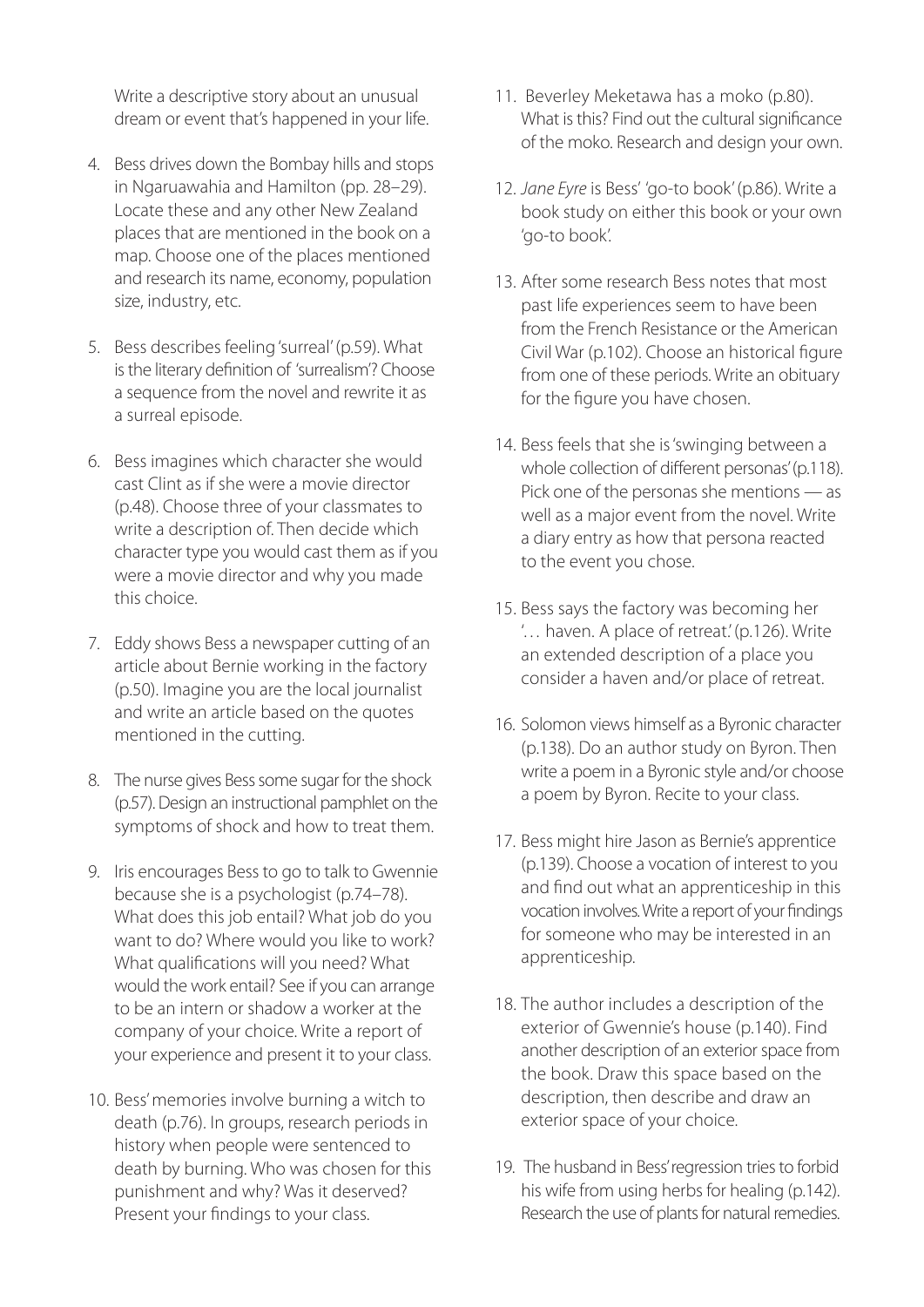Which plants that are accessible in your local area could be useful for medicinal purposes? Present your findings in illustrated chart form.

- 20. Nick lists some of the countries he's travelled to for his modelling work (p.215). Choose one of the places he mentions. Create and design an entry for a travel book for your chosen place. Include information such as population size, geography, history, weather, etc.
- 21. Choose and research one of the items from the list below that have been mentioned in the book. Then write a short story based on your findings:
	- Reiki (p.41)
	- $\cdot$  Karma (p.145)
	- Reincarnation (p.151)
	- Banshee (p.155)
	- $\cdot$  Eros (p.225)
	- Henry the Eighth and his six wives (p.235)
	- Machiavellian (p.257)
	- Clash of the Titans (p.259)
- 22. For Christmas Bess is given a figurine in order to start a collection (p.235). Do you or your family have any collections? Given the choice, what would you choose to collect? Why?
- 23. Nick says to Bess 'Our love is written in the stars' (p.294). Use this as a title to write a love poem.
- 24. The book is full of dramatic, highly emotive sequences, such as the many arguments between Clarissa and Bess. Look at the language the author uses in one of these arguments. Write a dramatic scene about a highly emotive time in your life.
- 25. Throughout the book the way Clarissa treats Bess is manipulative, bullying and abusive. Find out about others who have suffered as victims of bullying or abuse in your local area. How are they being helped? What agencies have been set up? How can you help? Set up and design a charity campaign to help. Think about marketing techniques, etc.
- 26. Bess and Nick's relationship appears to have been been pre-ordained. Do you believe in destiny? How much control do you think people have and/or should have over their own destinies? How much should family members have? (Or school/society/social/ government/groups?) Discuss as a class.
- 27. Bess' past lives are presented as a series of images, such as the burning of the witch (pp. 19–21) or the death of the olive grove boy (pp. 292–293). Find and choose one of these images from her past life and present them in a storyboard for a movie format.
- 28. In groups, create a business plan for one of the businesses from the book listed below. Think about the company's structure, staffing, physical presence, as well as focusing on marketing techniques such as company logo, rep materials, website, etc. Present your plan to your class as a powerpoint presentation.
	- Charlie Grey and Daughter's new furniture line (p.100)
	- Lisette and Ken Brand's coffee-cart (p.159)
	- Maurice's toys, such as the nativity scene (p.161)
- 29. Write a letter from Bess to Clarissa and then Clarissa's reply about the role Clarissa played in the attempted break-up with Nick.
- 30. Write a dramatic monologue from either Bess' or Nick's point of view, retelling the experiences they have had in the novel. Perform it for the class.
- 31. Do you think the novel would make a dramatic film? Write a letter in support of the film for possible investors. Look at some movie posters. Notice the pictures and the words. Design a movie poster to advertise the film.
- 32. Do you think a sequel to this book is possible? What do you think could or should happen in it? Write a one page outline of the plot for the sequel you would write. Choose a title.